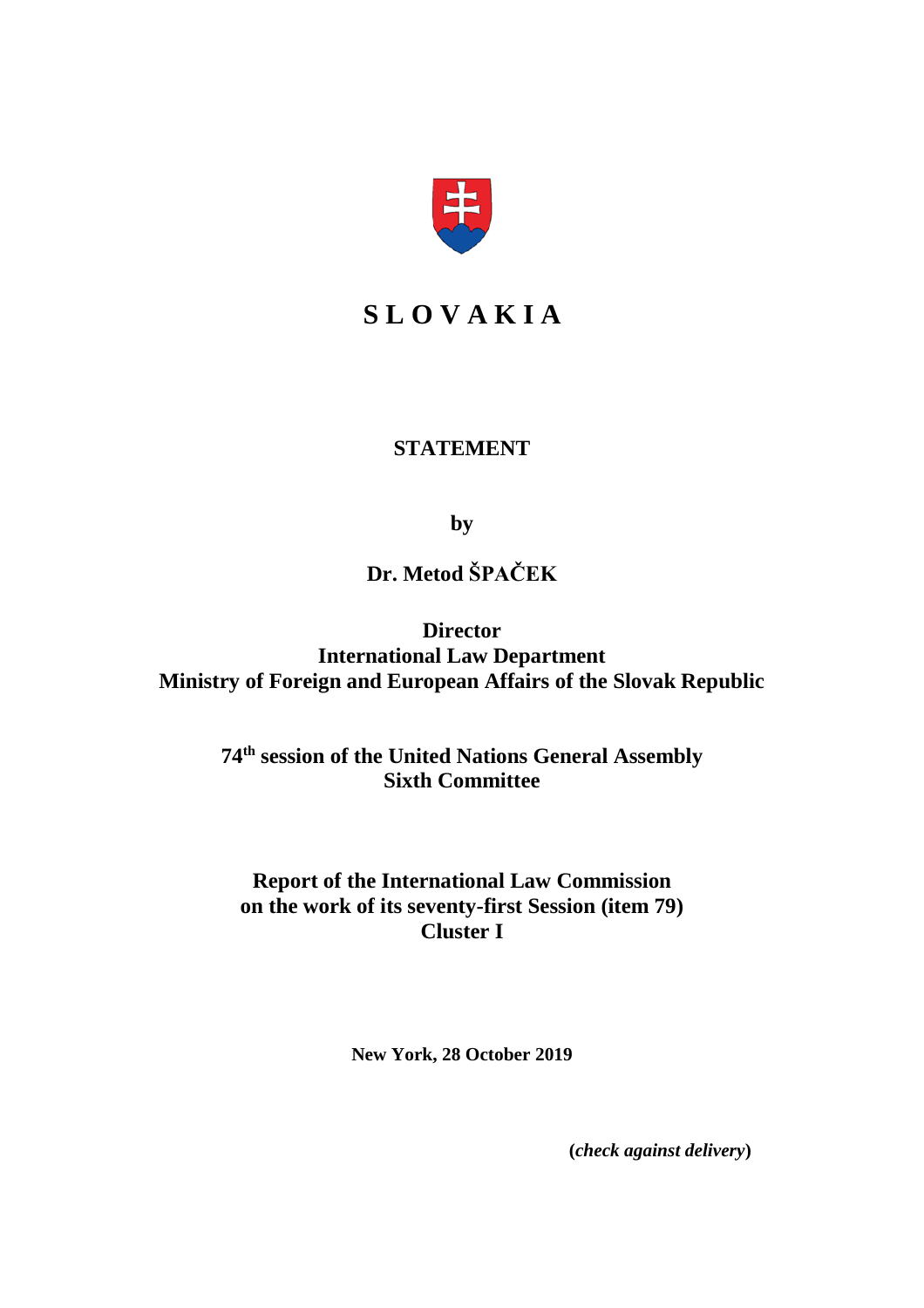#### Mr. Chairman,

Allow me to begin with expressing our warm congratulations to the International Law Commission and its Members for the Report that has been presented to us. In particular, I would like to express our delegation's sincere gratitude to the Chairperson of the ILC Professor Pavel Šturma for his competency in leading this year's session. At this session, the Commission has been able to conclude one important topic on second reading with a recommendation to adopt a Convention on the basis of the outcome of its work and further two topics on first reading.

#### Mr. Chairman,

My today's statement is to address issues in Cluster I, namely Chapters IV, V and XI of the ILC Report. Slovakia notes with sheer satisfaction that the Commission has completed its works on the topic of **Crimes against humanity** having adopted the set of 15 draft articles with commentaries on second reading. We use this opportunity to congratulate the Commission for the outcome that is genuinely suitable for immediate codification. The set of articles is carefully drafted with adequate commentaries. Thus, the final outcome of the topic fully meets our expectations we had at the beginning of the Commission's work. Slovakia, therefore, absolutely endorses the recommendation of the Commission to the General Assembly to proceed to elaboration of convention by the General Assembly or by an international conference of plenipotentiaries on the basis of the draft articles. We have a preference for the second option, since a diplomatic codification conference is the most suitable forum for the elaboration of a convention on the basis of ILC draft articles.

Slovakia also adheres to the Commission's special tribute to the Special Rapporteur, Professor Sean D. Murphy for his extraordinary work and commitment to the topic, as well as devoted and tireless efforts. Especially, we appreciate the consistency of the approach with which the topic has been treated, still with due regard to the comments made by States, thus producing an outstanding and balanced outcome.

Besides, we give the Special Rapporteur credit for the  $4<sup>th</sup>$  report, as well. The report demonstrates a significant amount of overlap between the MLA initiative and the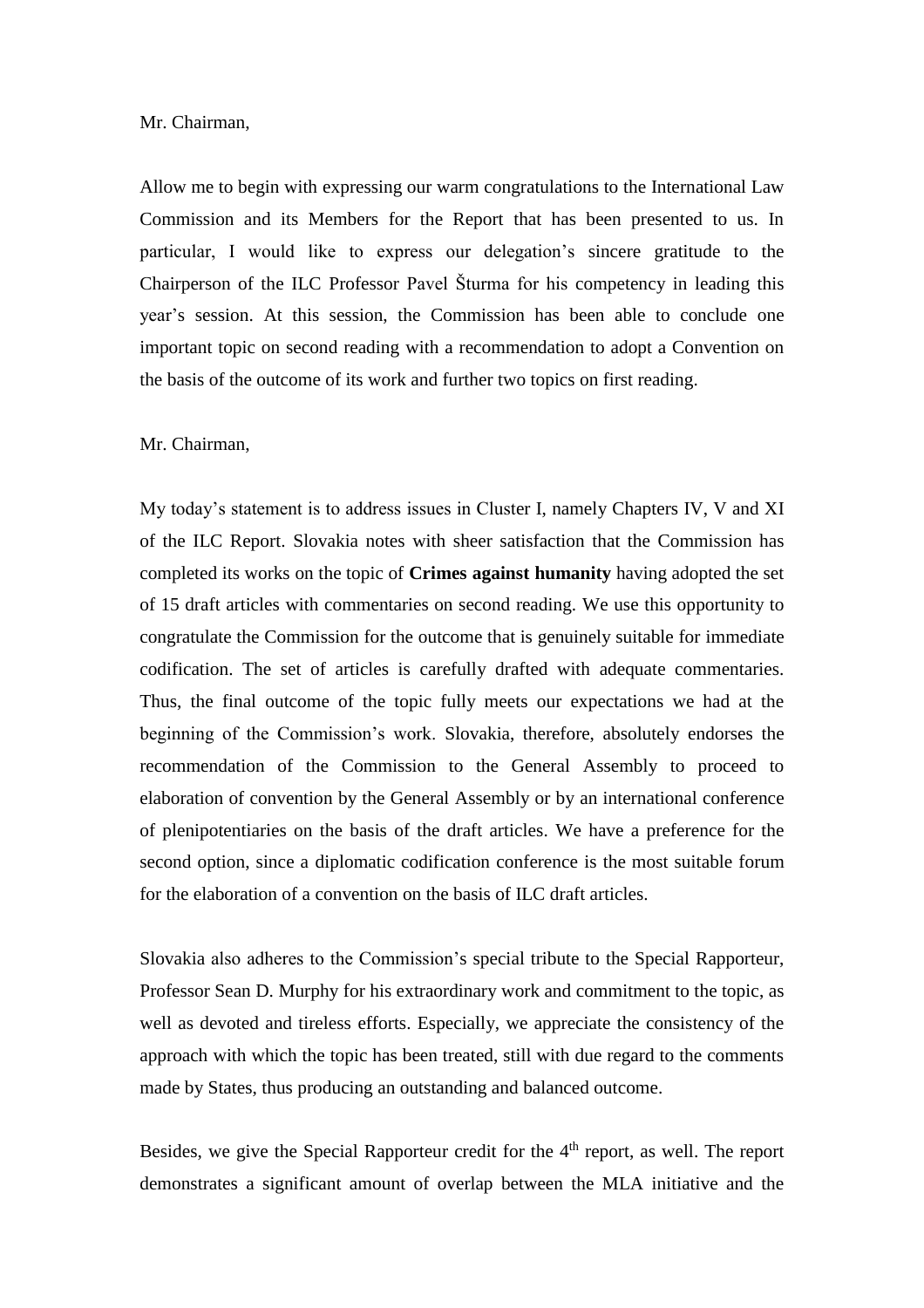draft articles. Slovakia takes note with concerns of this analysis, as well as of the view of the Special Rapporteur that pursuit of both initiatives might be inefficient and confusing and risks the possibility that neither initiative succeeds. Nevertheless, we are still inclined to believe those two initiatives are to be complementary and we are determined to engage in procedural steps leading to adopting a new convention on prevention and punishment of crimes against humanity on the basis of the draft articles. We strongly encourage other States not to misuse the analysis and the view of the Special Rapporteur as a bar to proceed to the elaboration of the convention.

#### Mr. Chairman,

Turning to the topic of **Peremptory norms of general international law (jus cogens)**, my delegation commends the Special Rapporteur Dire Tladi and the Commission for the adoption of the draft conclusions with commentaries on first reading. We also welcome that the Commission has decided to transmit the draft conclusions to Governments for comments and observations and it is Slovakia's intention to submit the comments in due course.

At this point we can recall our statements from previous years, where we expressed conviction that the topic requires prudent approach and in-depth analysis and that all issues surrounding peremptory norms should be therefore considered in a reflexive and cautious manner, with no rush. Despite the warning signs from many delegations during the previous sessions of the Sixth Committee, the ILC and the Special Rapporteur boldly proceeded to adoption of the whole set of draft conclusion on first reading. Rushed outcome, while disregarding apparent divergent views of states with respect to a particular topic, may only hardly lead to a success.

We read with great interest the Special Rapporteur's fourth report with the proposed draft conclusion referring to a non-exhaustive list of peremptory norms. Slovakia has several times supported the idea of having the illustrative list. While still perceiving the list's potential added value to the Commission's work, we wish to underline that such a list should result from a careful, elaborated and inductive analysis of the States' practice and their legal opinions. The non-exhaustive list included in the Annex of the draft conclusions should mirror those norms that have been referred to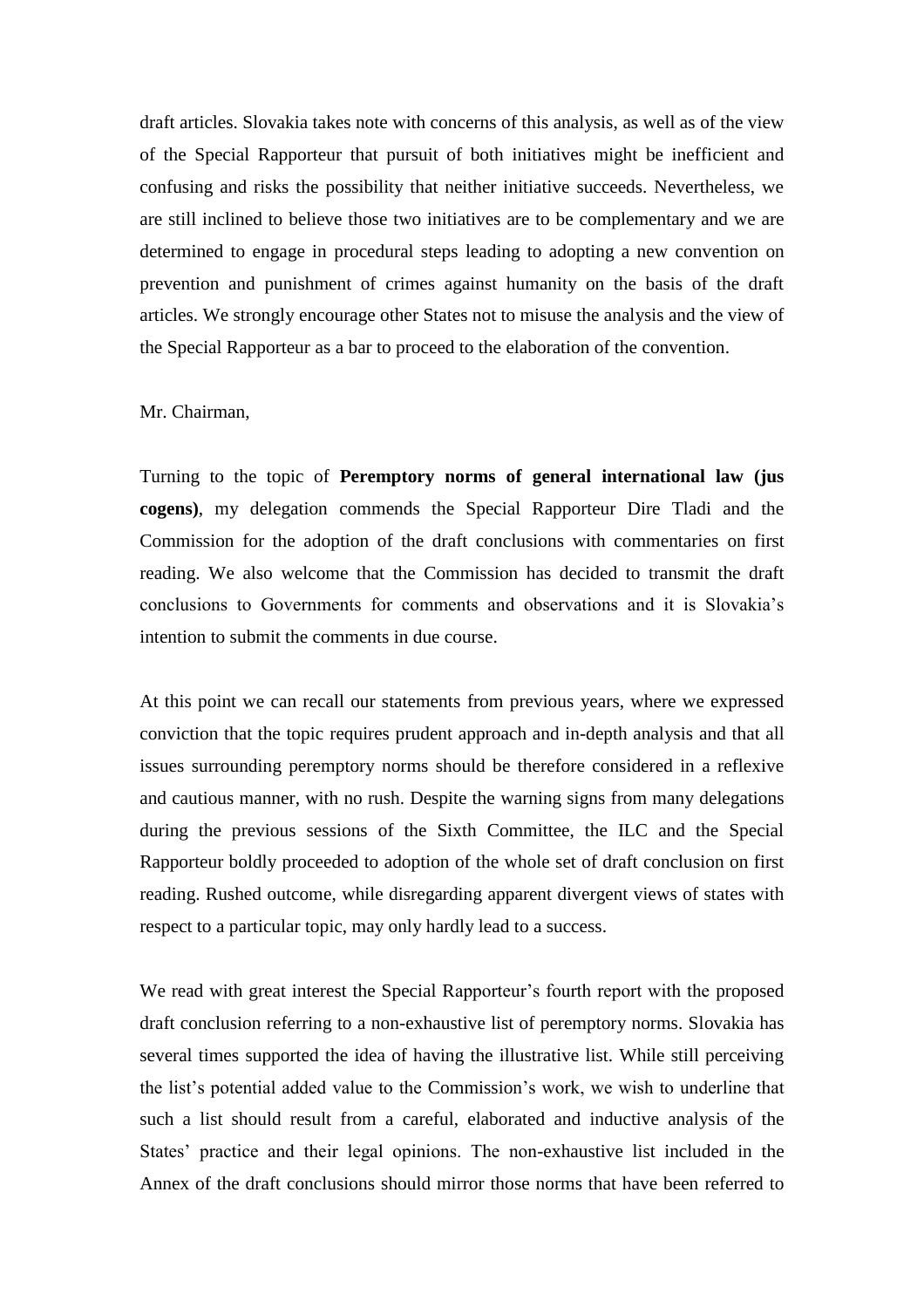by the Commission over the decades. However, it remains unclear, and the commentaries do not provide any further guidance on that, what was the exact criterion for inclusion or non-inclusion to the list of a particular norm. Accordingly, we observe that only some of norms previously referred to by the Commission as *jus cogens* examples now appear in the list, others do not. Moreover, the manner in which some of the listed norms are labeled gives rise to terminological uncertainty, such as an ambiguous category of basic rules of international humanitarian law or not mentioning the prohibition of the threat and use of force. Lastly, it may seem too shortcut to merely reproduce the Commission's previous references without giving explanations, instead of thorough search for the *opinio juris cogentis* expressed by States. Even if not being draft articles, draft conclusions as well should balance the progressive development only in a moderate way.

Despite these concerns on methodology and phrasing related to the non-exhaustive list, Slovakia believes that the whole set of draft conclusions on peremptory norms could serve as a meaningful guidance for solving potential normative conflicts within international law.

#### Mr. Chairman,

Turning now to the Chapter XI of the report "**Other decisions and conclusions of the Commission**", allow me first to congratulate the Commission and the Special Rapporteur on the topic **Provisional application of treaties** Juan Manuel Gómez Robledo for preparation of Draft model clauses on provisional application of treaties, which is annexed to the report. Five model clauses were presented to the governments for comments in advance of the commencement of the second reading of the draft Guide to Provisional Application of Treaties at the next session of the Commission. We think that model clauses can be a useful complement to the guide and can help states in developing their practice in this regard, at the same time not limiting the flexible and voluntary nature of provisional application of treaties. With regard to paragraph 2 of the draft model clause I, we would like to recall our observation from last year that the intention of a State to terminate the provisional application of a treaty does not always have to coincide with notification by the same State of its